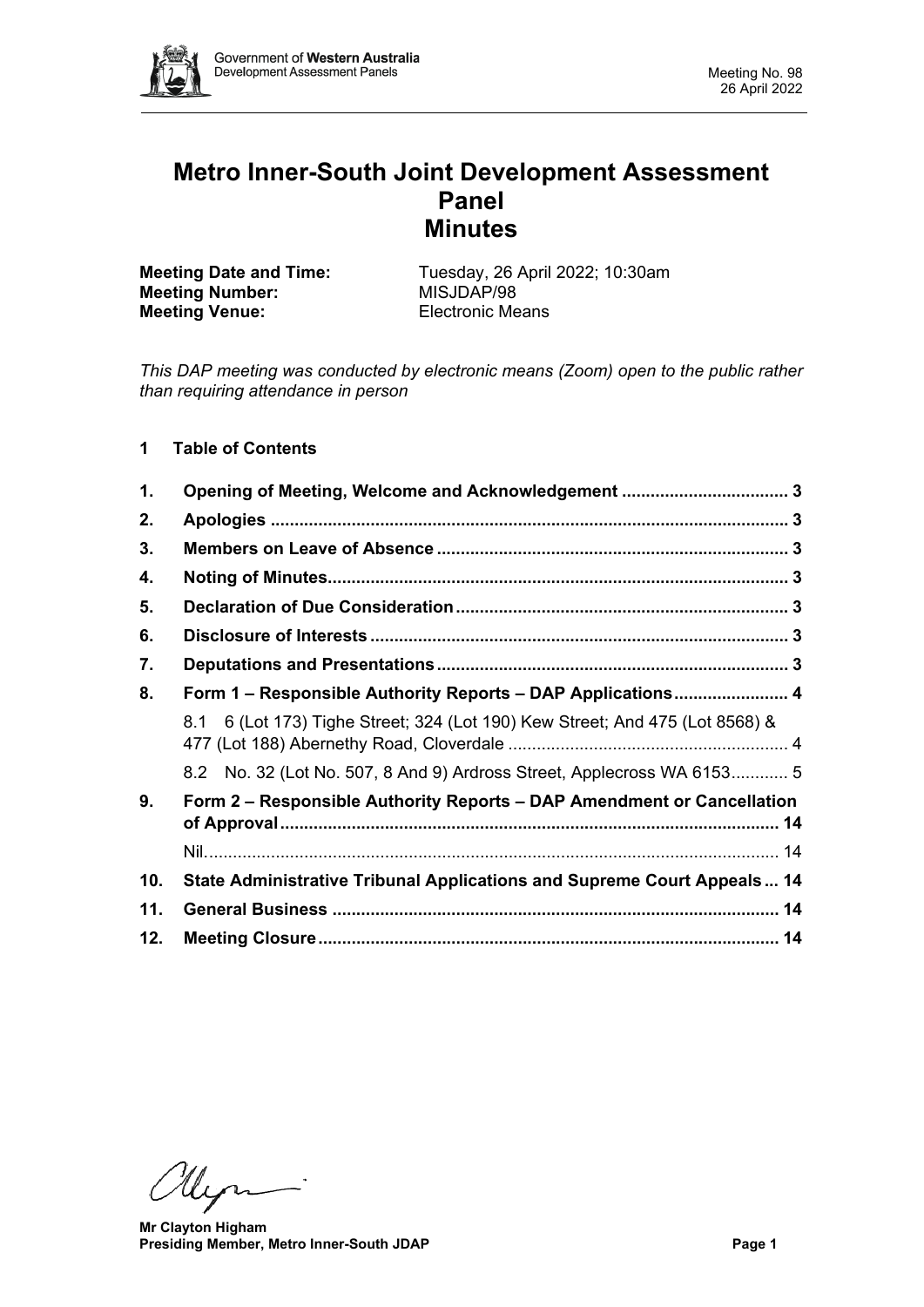

# **Attendance**

# **DAP Members**

Mr Clayton Higham (Presiding Member) Ms Rachel Chapman (Deputy Presiding Member) Ms Diana Goldswain (A/Third Specialist Member)

*Item 8.1* Cr Phil Marks (Local Government Member, City of Belmont) Cr Jenny Davis (Local Government Member, City of Belmont)

*Item 8.2* Cr Nicholas Pazolli (Local Government Member, City of Melville) Cr Matthew Woodall (Local Government Member, City of Melville)

# **Officers in attendance**

*Item 8.1* Mr Alex Bott (City of Belmont) Mr Hayden Krsanac (City of Belmont)

*Item 8.2* Mr Peter Prendergast (City of Melville) Mr Adam Quintiliani (City of Melville)

## **Minute Secretary**

Mr Christopher Dodson (DAP Secretariat) Ms Ashlee Kelly (DAP Secretariat)

# **Applicants and Submitters**

*Item 8.1* Mr Wen C. Tseng (Apex Holdings (Aus) Pty Ltd)

*Item 8.2* Mr Peter Simpson (PTS Town Planning Pty Ltd) Mr Robert O'Brien (Silverleaf Investments)

## **Members of the Public / Media**

There was 1 member of the public in attendance.

llen

**Mr Clayton Higham Presiding Member, Metro Inner-South JDAP Page 2**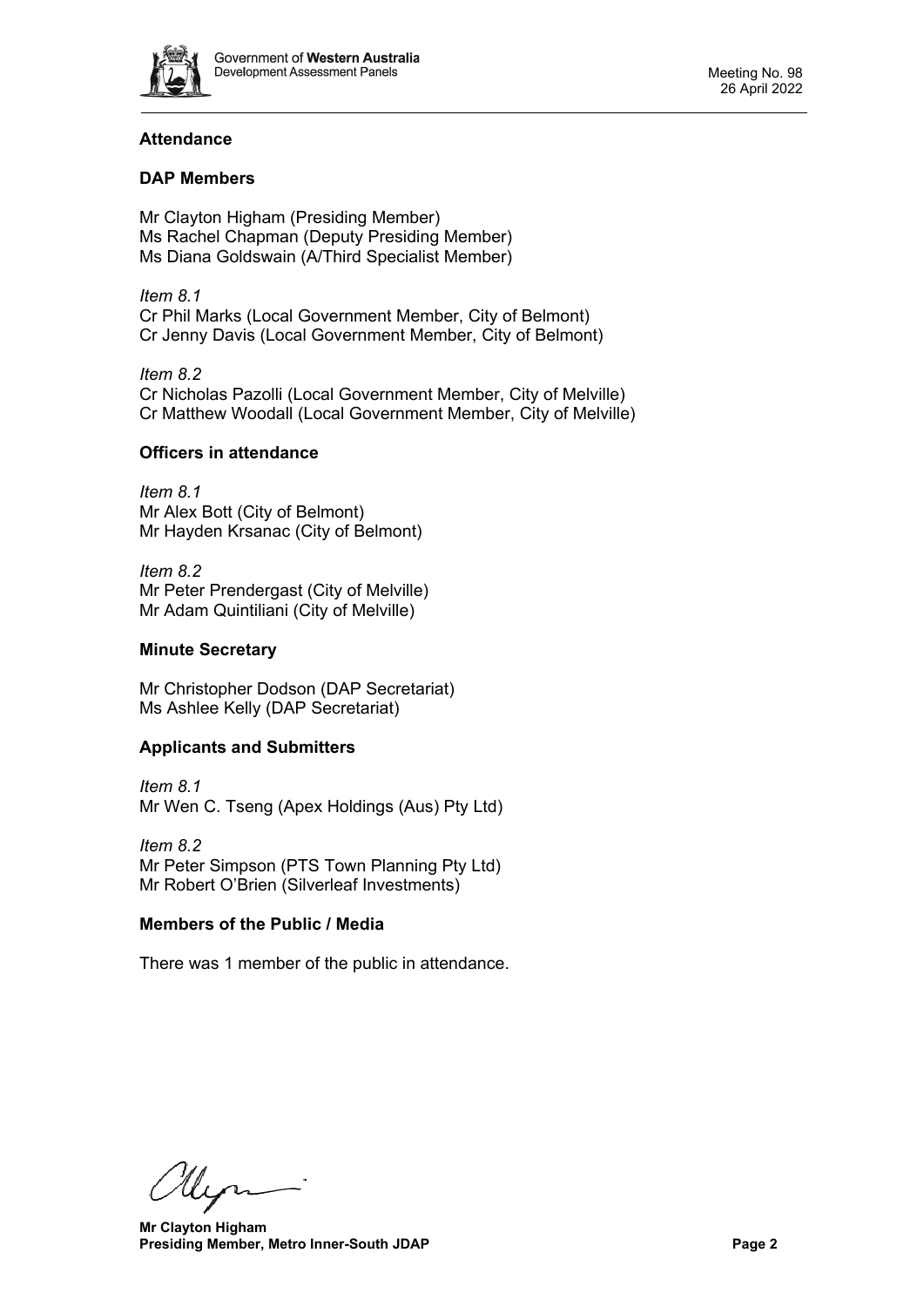

# <span id="page-2-0"></span>**1. Opening of Meeting, Welcome and Acknowledgement**

The Presiding Member declared the meeting open at 10:32am on 26 April 2022 and acknowledged the traditional owners and paid respect to Elders past and present of the land on which the meeting was being held.

The Presiding Member announced the meeting would be run in accordance with the DAP Standing Orders 2020 under the *Planning and Development (Development Assessment Panels) Regulations 2011.*

## **1.1 Announcements by Presiding Member**

The Presiding Member advised that in accordance with Section 5.16 of the DAP Standing Orders 2020 which states *'A person must not use any electronic, visual or audio recording device or instrument to record the proceedings of the DAP meeting unless the Presiding Member has given permission to do so.',* the meeting would not be recorded.

In response to the COVID-19 situation, this meeting was convened via electronic means (Zoom). Members were reminded to announce their name and title prior to speaking.

## <span id="page-2-1"></span>**2. Apologies**

Mr Peter Lee (Third Specialist Member)

## <span id="page-2-2"></span>**3. Members on Leave of Absence**

Nil.

## <span id="page-2-3"></span>**4. Noting of Minutes**

DAP members noted that signed minutes of previous meetings are available on the [DAP website.](https://www.dplh.wa.gov.au/about/development-assessment-panels/daps-agendas-and-minutes)

## <span id="page-2-4"></span>**5. Declaration of Due Consideration**

All members declared that they had duly considered the documents.

## <span id="page-2-5"></span>**6. Disclosure of Interests**

Nil.

## <span id="page-2-6"></span>**7. Deputations and Presentations**

**7.1** The City of Belmont addressed the DAP in support of the recommendation for the application at Item 8.1 and responded to questions from the panel.

*The presentation at Item 7.1 was heard prior to the application at Item 8.1.* 

llen

**Mr Clayton Higham Presiding Member, Metro Inner-South JDAP Page 3**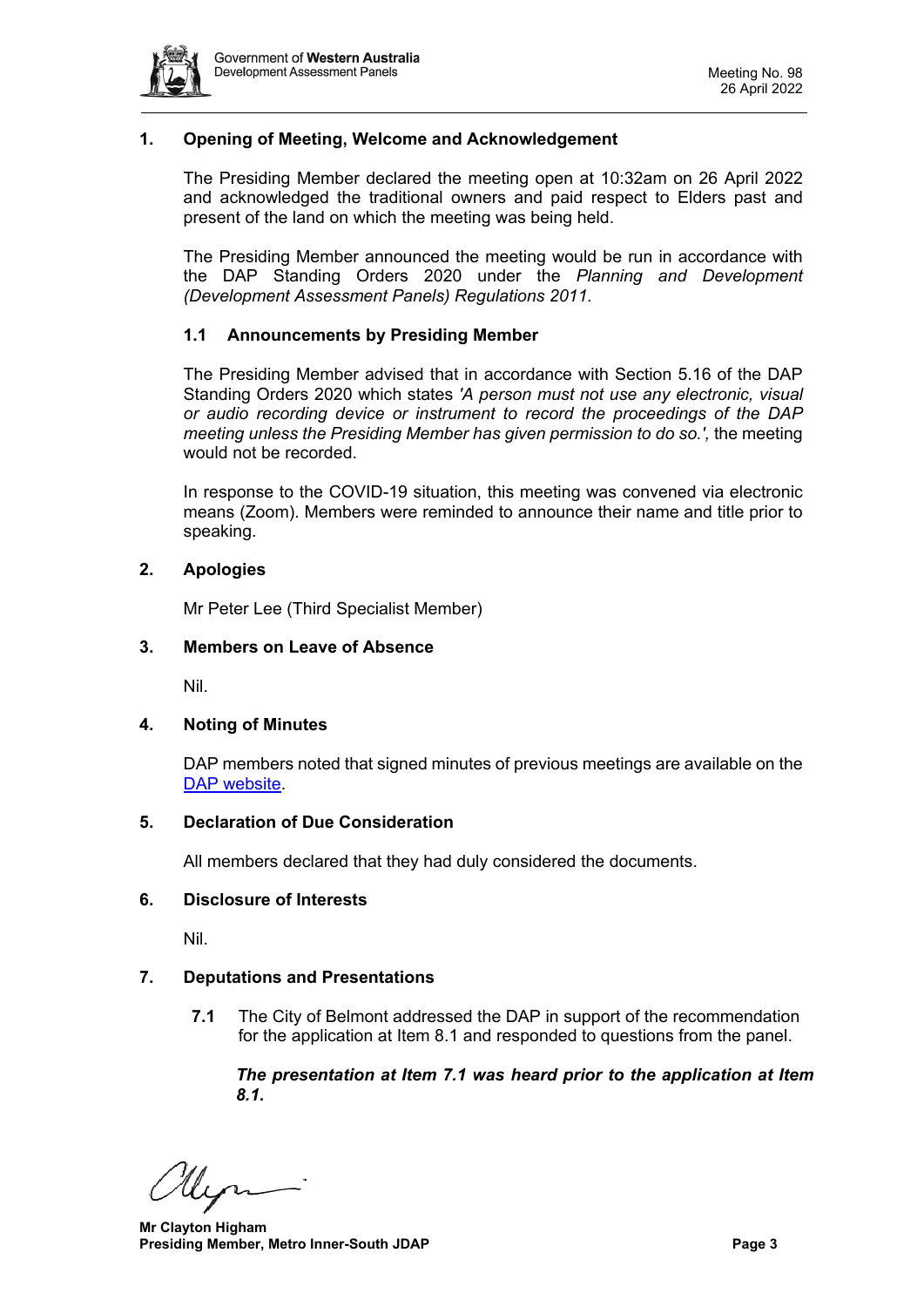

- **7.2** Mr Peter Simpson (PTS Town Planning Pty Ltd) addressed the DAP in support of the recommendation for the application at Item 8.2 and responded to question from the panel.
- **7.3** The City of Melville addressed the DAP in relation to the application at Item 8.2 and responded to questions from the panel.

*The presentations at Items 7.2 - 7.3 were heard prior to the application at Item 8.2.* 

- <span id="page-3-0"></span>**8. Form 1 – Responsible Authority Reports – DAP Applications**
- <span id="page-3-1"></span>**8.1 6 (Lot 173) Tighe Street; 324 (Lot 190) Kew Street; And 475 (Lot 8568) & 477 (Lot 188) Abernethy Road, Cloverdale**

Development Description: 15 Two Storey Grouped Dwellings Applicant: Apex Holdings (Aus) Pty Ltd Owner: The Bee's Homes WA Pty Ltd Responsible Authority: City of Belmont DAP File No: DAP/21/02090

## **REPORT RECOMMENDATION**

**Moved by:** Ms Rachel Chapman **Seconded by:** Ms Diana Goldswain

That the Metro Inner-South JDAP resolves to:

1. **Defer** the consideration of DAP Application reference DAP/21/02090 until no later than 20 July 2022 to allow further time for the preparation and submission of amended development plans that seek to address concerns raised by the Metro Inner-South JDAP pursuant to DAP Standing Orders 5.10.1a.

## **The Report Recommendation was put and CARRIED UNANIMOUSLY.**

**REASON: The applicant required, and the panel was supportive of, additional time being provided in order to amend the plans to respond to the challenges of the site and enable advertising and advice from the DRP**

*Cr Phil Marks & Cr Jenny Davis left the panel at 10:36am. Cr Nicholas Pazolli & Cr Matthew Woodall joined the panel at 10:36am.*

llyn

**Mr Clayton Higham Presiding Member, Metro Inner-South JDAP Page 4 Page 4**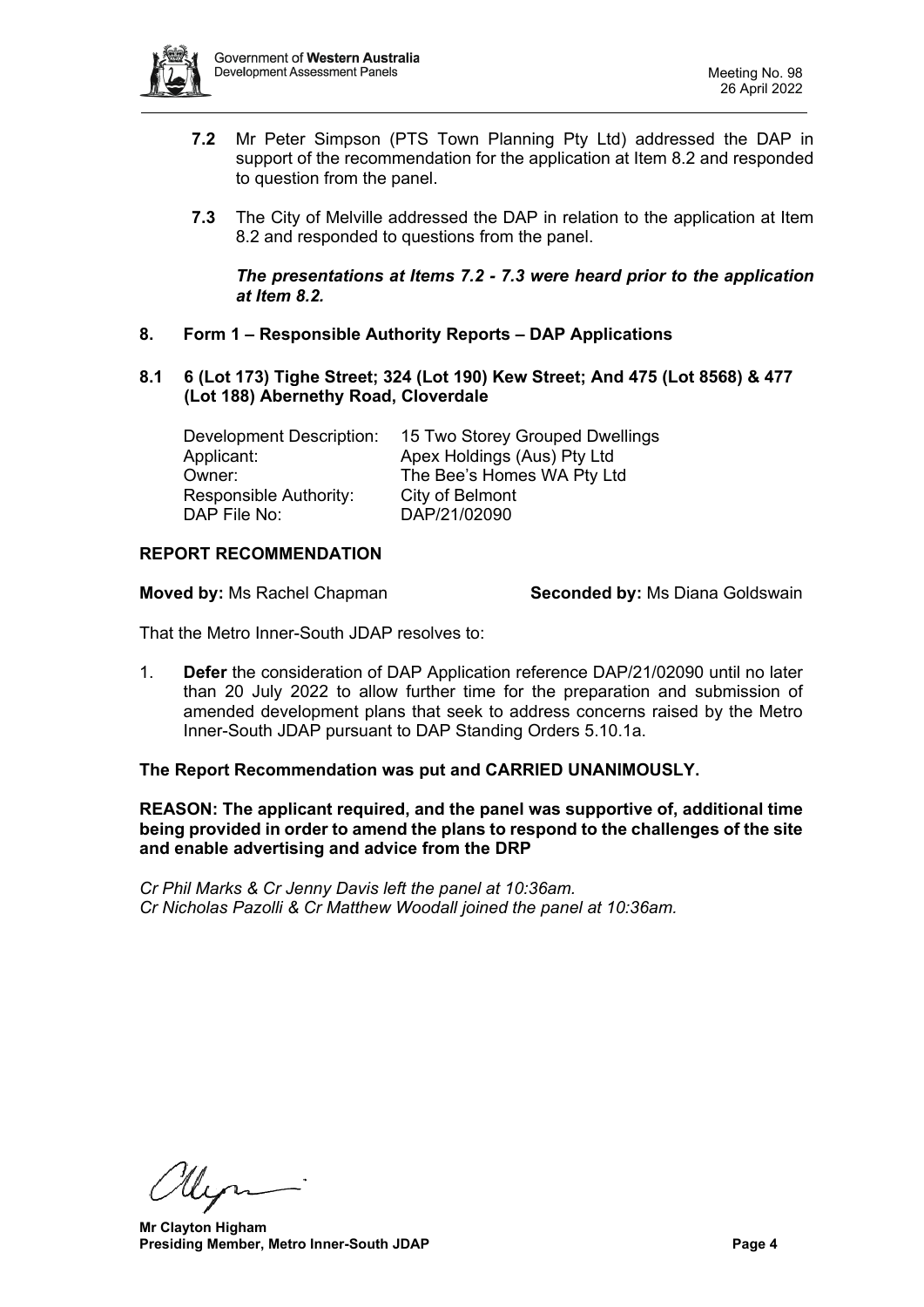

# **8.2 No. 32 (Lot No. 507, 8 And 9) Ardross Street, Applecross WA 6153**

<span id="page-4-0"></span>

| Development Description: | Alterations And Additions To Existing Commercial |  |
|--------------------------|--------------------------------------------------|--|
|                          | <b>Building</b>                                  |  |
| Applicant:               | Mr Peter Simpson, PTS Town Planning Pty Ltd      |  |
| Owner:                   | <b>RGO Enterprises Pty Ltd</b>                   |  |
| Responsible Authority:   | City of Melville                                 |  |
| DAP File No:             | DAP/2021/02151                                   |  |

# **REPORT RECOMMENDATION**

**Moved by:** Ms Rachel Chapman **Seconded by:** Ms Diana Goldswain

*With the agreement of the mover and seconder the following amendments were made to the report recommendation;*

(i) That the preamble be amended to read as follows:

*Approve DAP Application reference DAP/2021/02151 and accompanying plans in accordance with Clause 68 of Schedule 2 (Deemed Provisions) of the Planning and Development (Local Planning Schemes) Regulations 2015 and the provisions of the City of Melville Local Planning Scheme No. 6, for the following reasons: subject to the following conditions:*

#### **REASON: to correct an error in the RAR recommendation.**

(ii) That a new Condition No. 1 be added and the remaining Conditions be renumbered accordingly.

*Pursuant to clause 26 of the Metropolitan Region Scheme, this approval is deemed to be an approval under clause 24(1) of the Metropolitan Region Scheme.* 

**REASON: To confirm that approval is being granted under the local scheme as well as the MRS.**

Un

**Mr Clayton Higham Presiding Member, Metro Inner-South JDAP Page 5**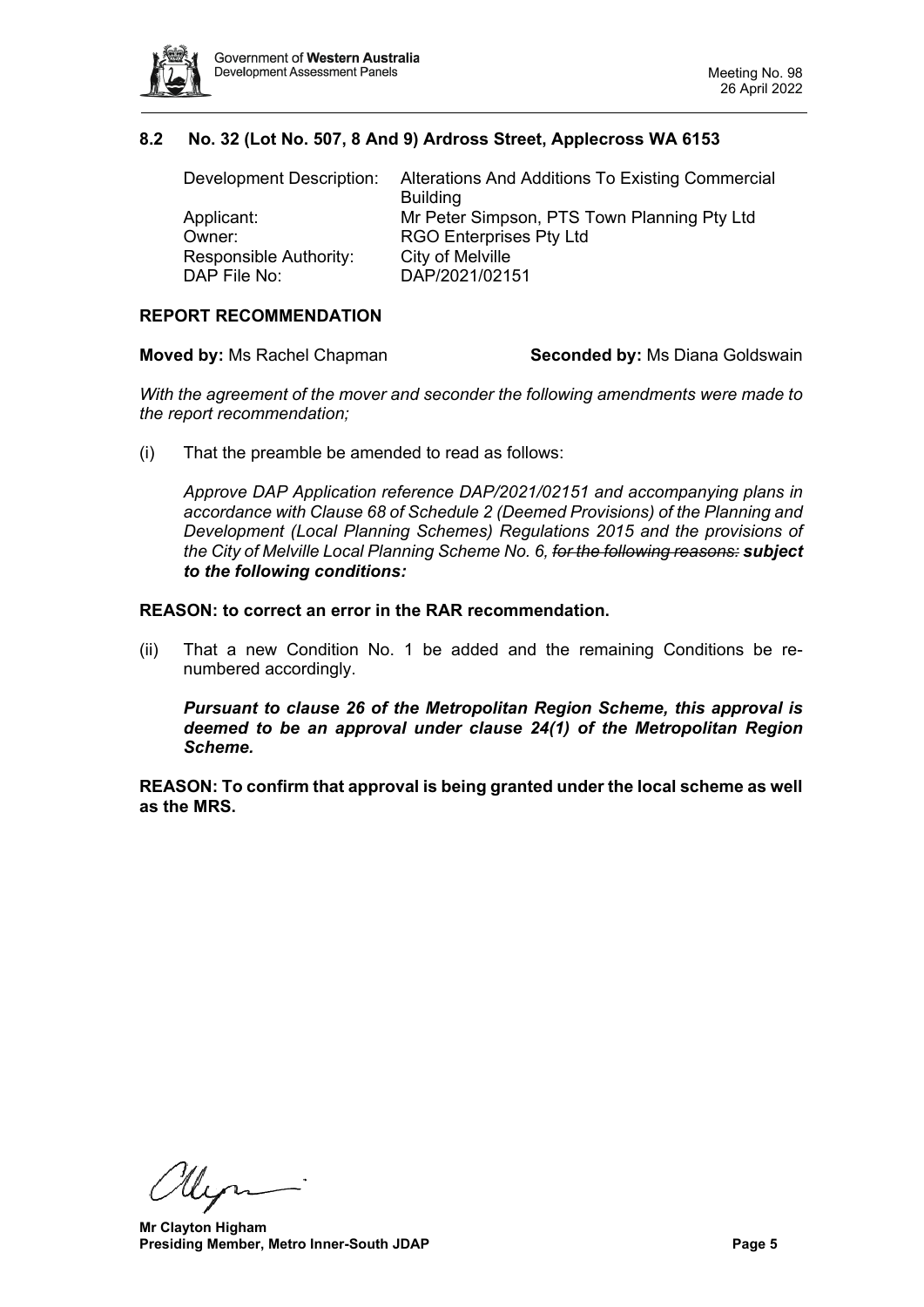

That the Metro Inner South Joint Development Assessment Panel resolves to:

**Approve** DAP Application reference DAP/2021/02151 and accompanying plans in accordance with Clause 68 of Schedule 2 (Deemed Provisions) of the *Planning and Development (Local Planning Schemes) Regulations 2015* and the provisions of the City of Melville Local Planning Scheme No. 6, subject to the following conditions:

- 1. Pursuant to clause 26 of the Metropolitan Region Scheme, this approval is deemed to be an approval under clause 24(1) of the Metropolitan Region Scheme*.*
- 2. The development the subject of this approval must comply with the approved plans at all times unless otherwise approved in writing by the City of Melville or the Joint Development Assessment Panel.
- 3. All stormwater generated on site is to be retained on site to the satisfaction of the City.
- 4. In accordance with City of Melville Local Planning Policy LPP 2.1 Non-Residential Development, the removal of, or permanent covering of shopfront windows and openings and the use of reflective or heavily tinted glazing at ground floor level is not permitted.
- 5. Prior to the initial occupation of the development, all vehicle and bicycle parking bays, manoeuvring areas and points of ingress and egress shall be provided in accordance with the approved plans and AS/NZS 2890.1:2004, to the satisfaction of the City and shall be retained for the life of the development.
- 6. The exterior colours, materials and finishes of the development shall align with the details shown on the approved Development Plans unless otherwise approved in writing by the City.
- 7. Any roof mounted or freestanding plant or equipment shall be located and/or screened so as not to be visible from the surrounding streets prior to the initial occupation of the development to the satisfaction of the City.
- 8. Prior to commencement of construction a crossover application shall be submitted to and approved in writing by the City's Technical Services department. The crossover shall be designed to be;
	- a maximum width in accordance with the City's Crossover Guidelines, Standards and Specifications;
	- located a minimum of 2m away from the outside of the trunk of any street tree; and
	- a minimum of 1m from any existing street infrastructure.

The crossover is to be constructed prior to the initial occupation of the development in accordance with the City's specifications, to the satisfaction of the City.

9. Where a driveway meets the street, walls or fencing within sight line areas are to meet the requirements contained under clause 8.7 of Local Planning Policy *LPP2.1 Non-Residential Development*, to the satisfaction of the City.

**Mr Clayton Higham Presiding Member, Metro Inner-South JDAP Page 6 Page 6**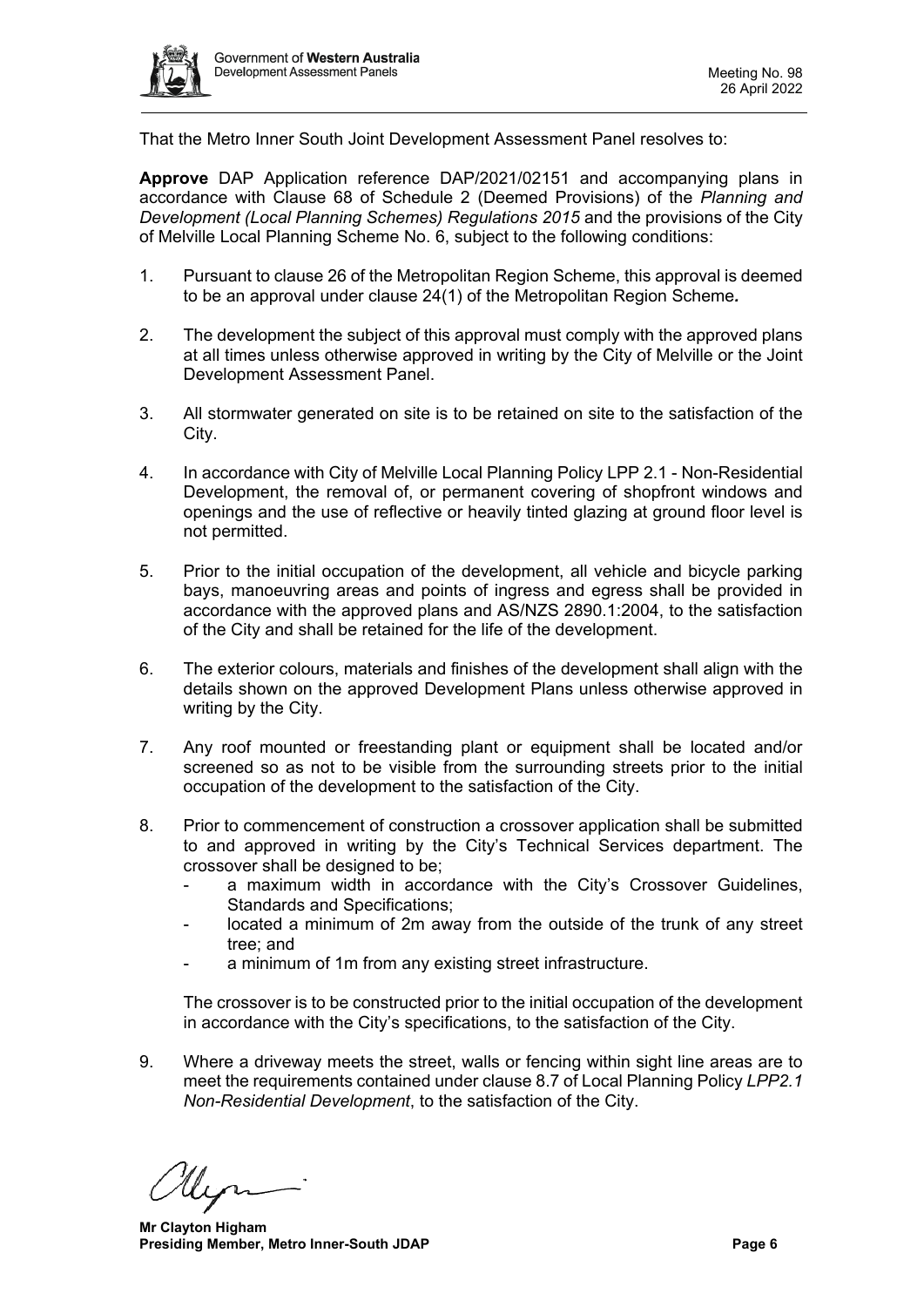

- 10. A Construction Management Plan is to be prepared by the applicant and submitted to the City for approval at least 30 days prior to lodging a Building Application. The Construction Management Plan shall detail how the construction of the development will be managed including the following:
	- public safety and site security;
	- hours of operation;
	- noise and vibration controls;
	- air and dust management:
	- stormwater, groundwater and sediment control;
	- waste and material disposal;
	- Traffic Management Plans prepared by an accredited personnel for the various phases of the construction, including any proposed road closures;
	- the parking arrangements for employees, contractors and sub-contractors;
	- on-site delivery times and access arrangements;
	- the storage of materials and equipment on site (no storage of materials on the verge will be permitted);
	- the contact details of the site supervisor and details of the complaints handling process to be put in place; and
	- any other matters likely to impact upon the surrounding properties or road reserve.

Once approved, the development is to be constructed in accordance with the Construction Management Plan to the satisfaction of the City. The approved Construction Management Plan may be made publicly available on the City of Melville website.

- 11. In accordance with Local Planning Policy LPP1.4 Provision of Art in Development Proposals, prior to the commencement of development, a public art proposal shall be submitted to and approved in writing by the City in consultation with the City's Public Art Panel. Once approved, the public art shall be installed prior to the initial occupation of the development and thereafter be maintained for the life of the development to the satisfaction of the City. In lieu of provision of art on site, a cash in lieu contribution may be made as per LPP 1.4.
- 12. Prior to commencement of development, a detailed landscaping and reticulation plan for the subject site and the road verge(s) adjacent to the site shall be submitted to and approved in writing by the City. The landscaping plan is to include proposed details of (but is not limited to):
	- (a) The location, number and type of proposed trees and shrubs including planter size and planting density;
	- (b) Any lawns to be established;
	- (c) Any existing vegetation and/or landscaped areas to be retained; and
	- (d) Any verge treatments

The approved landscaping and reticulation plan shall be fully implemented within the first available planting season after the initial occupation of the development and maintained thereafter, to the satisfaction of the City.

**Mr Clayton Higham Presiding Member, Metro Inner-South JDAP Page 7 Page 7**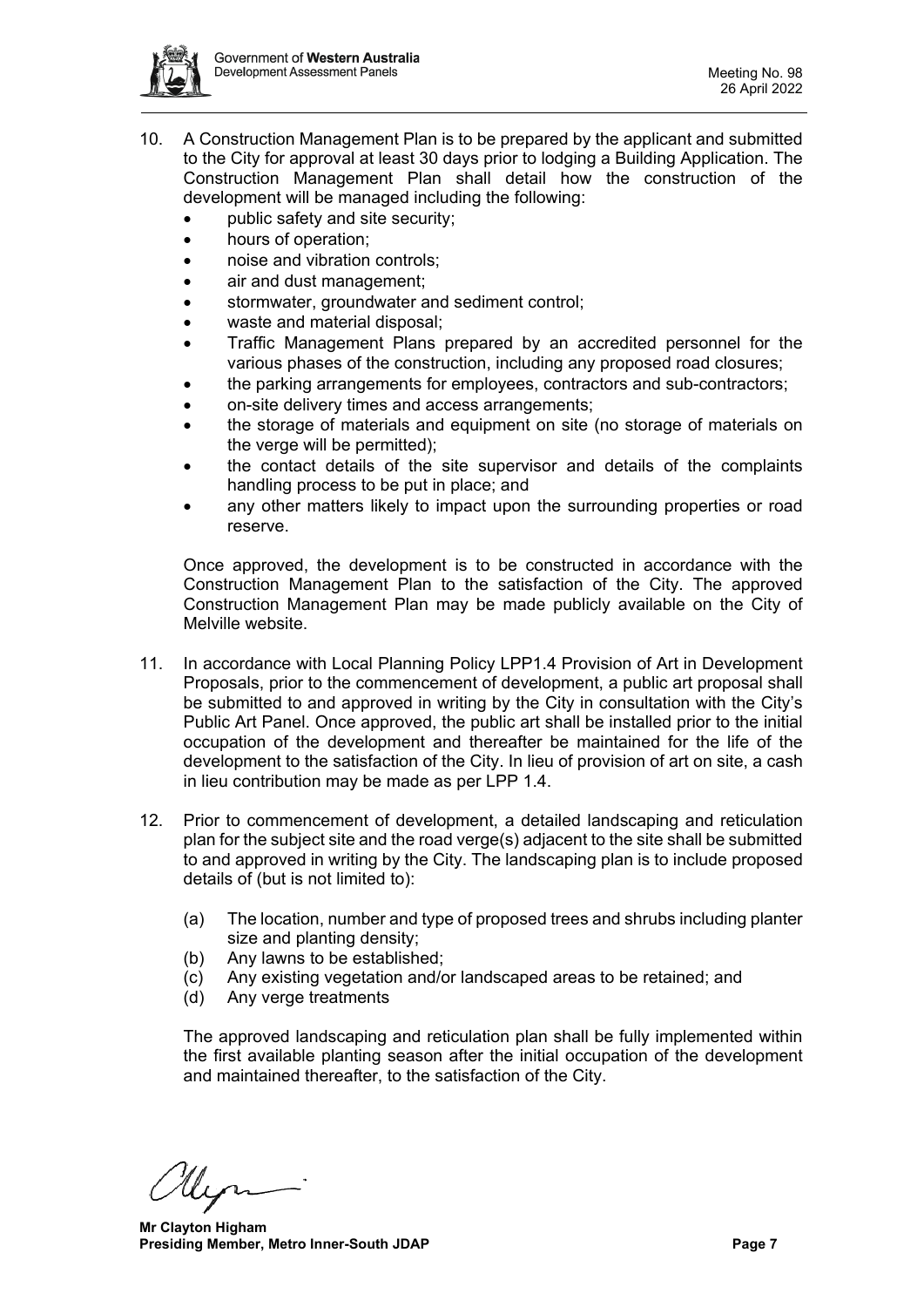

- 13. The Waste Management Plan shall be in accordance with the approved Waste Management Plan dated December 2022 as per Local Planning Policy *LPP1.3 Waste and Recyclables Collection for Multiple Dwellings, Mixed Use Developments and Non-Residential Developments* and submitted in writing for the approval of the City. Once approved, the development is to be constructed and operated in accordance with the Waste Management Plan, to the satisfaction of the City.
- 14. Lighting is to be provided to all car parking areas in accordance with Australian Standard AS 1158.3.1 (Cat. P). All external lighting to be hooded and oriented to minimise light spill.
- 15. Access of service vehicles to the property including deliveries and the operation of forklifts shall not occur before 7:00am or after 7:00pm Monday to Saturday and shall not occur at all on Sundays and Public Holidays.
- 16. The development is to be constructed and operated in accordance with the Traffic Impact Statement and Travel Plan, to the satisfaction of the City.

## **Advice Notes**

- 1. The waste enclosure is to be constructed to satisfy the following requirements:
	- (a) Provided with a tap and connected to an adequate supply of water. The tap is to be located in a position so that it will not be susceptible to being damaged by the bins being removed for collection.
	- (b) Constructed of brick, concrete, corrugated compressed fibre cement sheet or other material of suitable thickness;
	- (c) Having walls not less than 1.8 metres in height and having an access point of not less than 1 metre in width for resident/tenants to access the area and fitted with a self-closing gate;
	- (d) Access point for collection is to be of suitable size for the size of the bins used and the collection method proposed.
	- (e) Containing a smooth and impervious floor of not less than 75 millimetres in thickness; and constructed of impervious concrete graded to a 100mm Industrial Waste provided with adequate and appropriate drainage to sewer. This pertains to commercial properties where approval is required from the Water Corporation for discharge of liquid waste.
- 2. This development constitutes a "Food Business" as per Section 107 of the Food Act 2008 and therefore is to comply with the provisions of the Food Regulations 2009 and the Food Safety Standards. For further information please contact the City's Health Services.
- 3. Prior to the commencement of the Food Business an Application to Register/Notification of a Food Business is to be submitted with plans and specifications of the "Food Business" including details of all fixtures, fittings, appliances and finishes must be submitted to the City of Melville Health Section for approval. The provisions contained in Australian Standard 4674 - Design, Construction and Fitout of Food Premises may be used to determine whether the construction complies with the requirements of Standard 3.2.3 of the Food Safety Standards – "Food Premises and Equipment".

**Mr Clayton Higham Presiding Member, Metro Inner-South JDAP Page 8**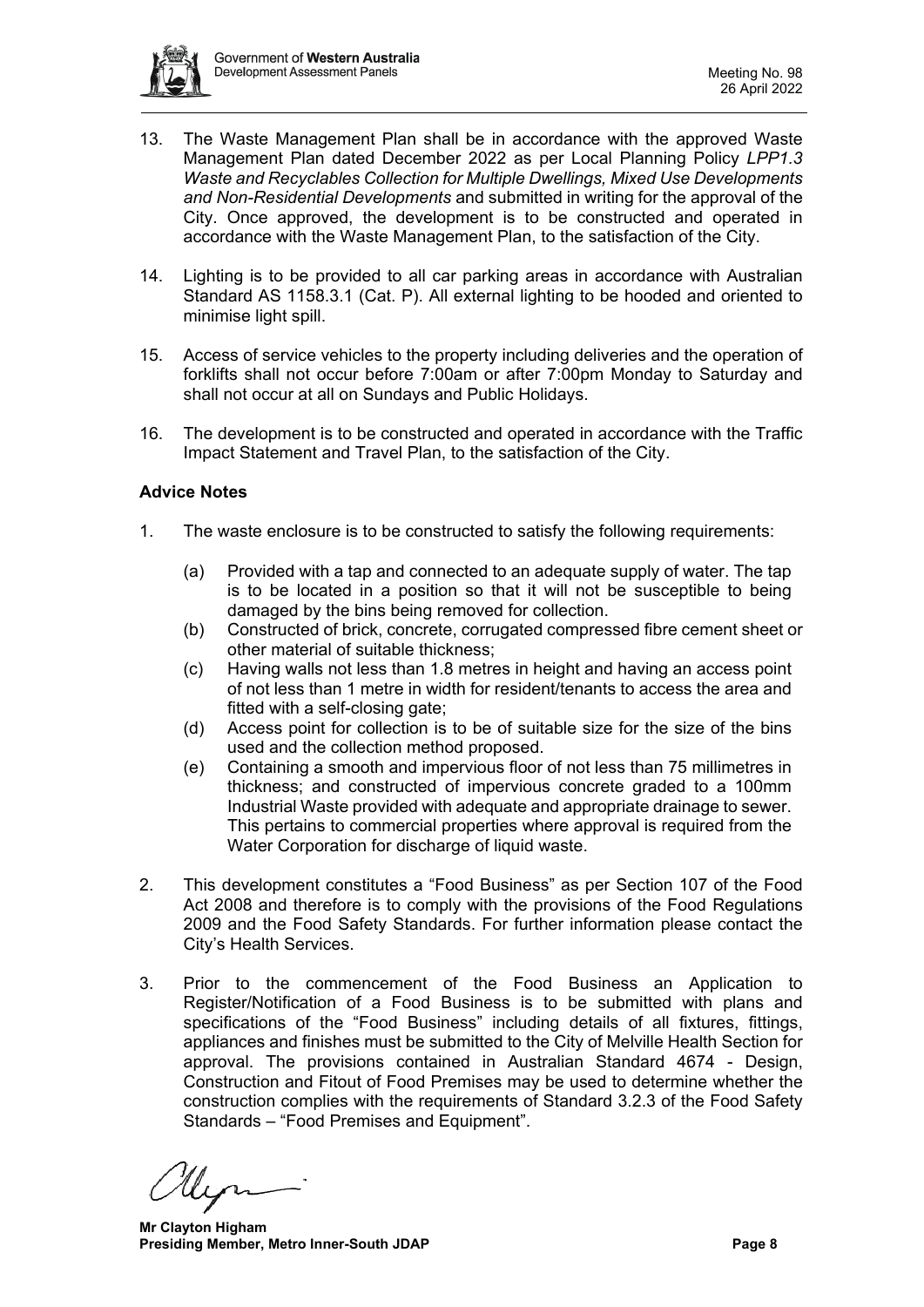

4. In regards to the proposed food premises, prior to the commencement of any works, an application is to be lodged to the Water Corporation for the construction of a grease arrestor or similar device. Please contact the Water Corporation, Industrial Waste Section regarding this requirement on 13 13 95.

Prior to the commencement of the Business, an application is to be lodged to the Water Corporation for an industrial waste permit. Please contact the Water Corporation, Industrial Waste Section regarding this requirement on 13 13 95.

- 5. In regards to Condition 4, the exit to Stack Lane shall include a "No Entry" sign.
- 6. Where monitoring of the car and bicycle parking on site identifies a requirement to provide additional facilities such as bicycle parking is required, the applicant is encouraged to liaise with the City to ensure the appropriate approvals are obtained.

## **AMENDING MOTION 1**

The following amendments were made en bloc:

**Moved by:** Mr Clayton Higham **Seconded by:** Ms Rachel Chapman

**(i)** That a new Condition No. 17 be added to read as follows:

*Within six months from the date of this approval, Lots 8, 9 and 507 (No. 32) Ardross Street, Applecross shall be amalgamated and a new Certificate of Title obtained for the amalgamated lots.*

**REASON: To ensure that all development, including parking areas, is contained on the one lot.**

**(ii)** That a new Advice Note No. 6 be added to read as follows:

*An alfresco dining permit must be obtained from the City.*

**REASON: To inform the proponent that that this is separate application process to the City for alfresco dining to be permitted in the verge.**

**The Amending Motion was put and CARRIED UNANIMOUSLY.**

Un

**Mr Clayton Higham Presiding Member, Metro Inner-South JDAP Page 9**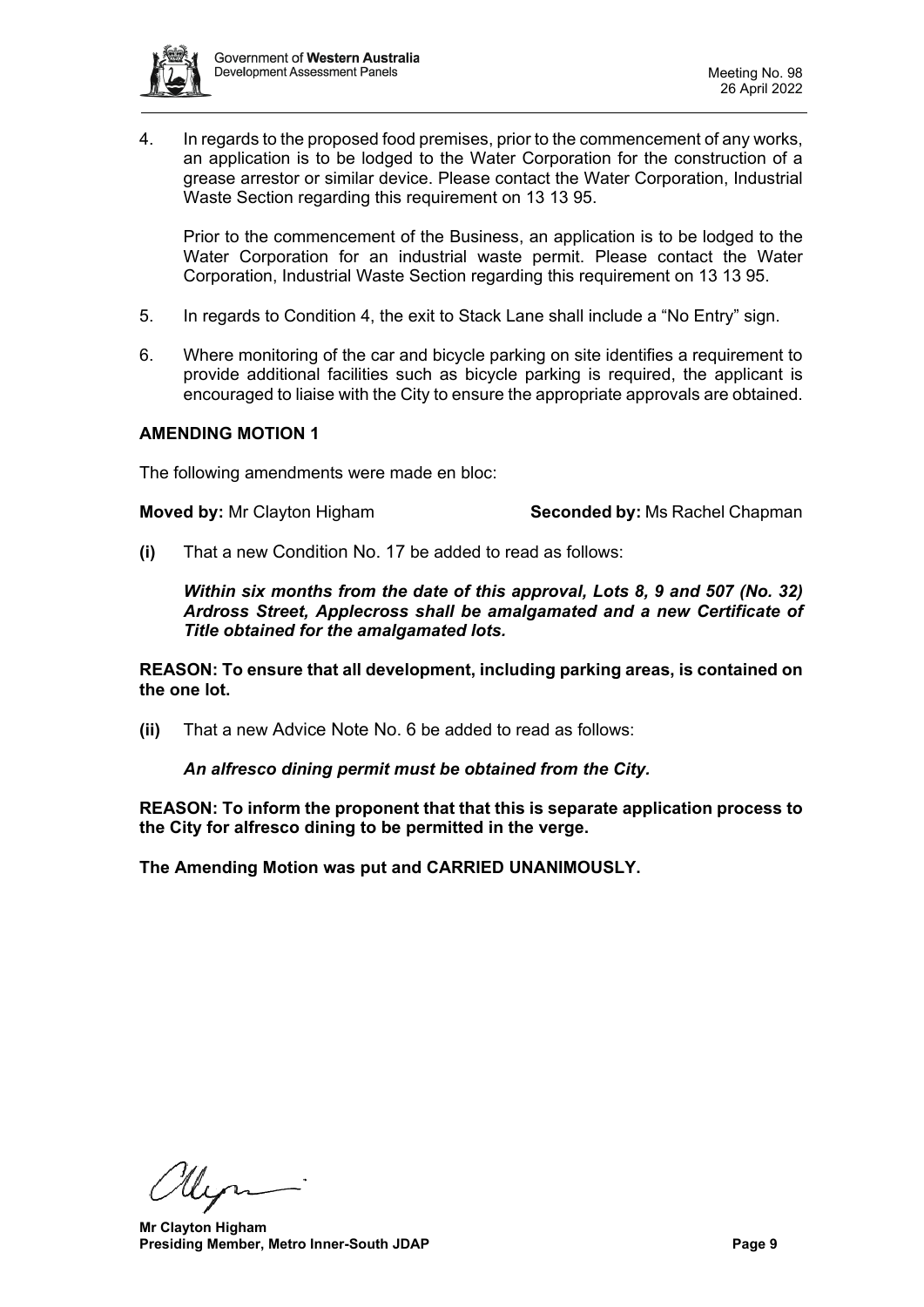

# **REPORT RECOMMENDATION (AS AMENDED)**

That the Metro Inner South Joint Development Assessment Panel resolves to:

**Approve** DAP Application reference DAP/2021/02151 and accompanying plans in accordance with Clause 68 of Schedule 2 (Deemed Provisions) of the *Planning and Development (Local Planning Schemes) Regulations 2015* and the provisions of the City of Melville Local Planning Scheme No. 6, subject to the following conditions:

- 1. Pursuant to clause 26 of the Metropolitan Region Scheme, this approval is deemed to be an approval under clause 24(1) of the Metropolitan Region Scheme*.*
- 2. The development the subject of this approval must comply with the approved plans at all times unless otherwise approved in writing by the City of Melville or the Joint Development Assessment Panel.
- 3. All stormwater generated on site is to be retained on site to the satisfaction of the City.
- 4. In accordance with City of Melville Local Planning Policy LPP 2.1 Non-Residential Development, the removal of, or permanent covering of shopfront windows and openings and the use of reflective or heavily tinted glazing at ground floor level is not permitted.
- 5. Prior to the initial occupation of the development, all vehicle and bicycle parking bays, manoeuvring areas and points of ingress and egress shall be provided in accordance with the approved plans and AS/NZS 2890.1:2004, to the satisfaction of the City and shall be retained for the life of the development.
- 6. The exterior colours, materials and finishes of the development shall align with the details shown on the approved Development Plans unless otherwise approved in writing by the City.
- 7. Any roof mounted or freestanding plant or equipment shall be located and/or screened so as not to be visible from the surrounding streets prior to the initial occupation of the development to the satisfaction of the City.
- 8. Prior to commencement of construction a crossover application shall be submitted to and approved in writing by the City's Technical Services department. The crossover shall be designed to be;
	- a maximum width in accordance with the City's Crossover Guidelines, Standards and Specifications;
	- located a minimum of 2m away from the outside of the trunk of any street tree; and
	- a minimum of 1m from any existing street infrastructure.

The crossover is to be constructed prior to the initial occupation of the development in accordance with the City's specifications, to the satisfaction of the City.

**Mr Clayton Higham Presiding Member, Metro Inner-South JDAP Page 10 Page 10**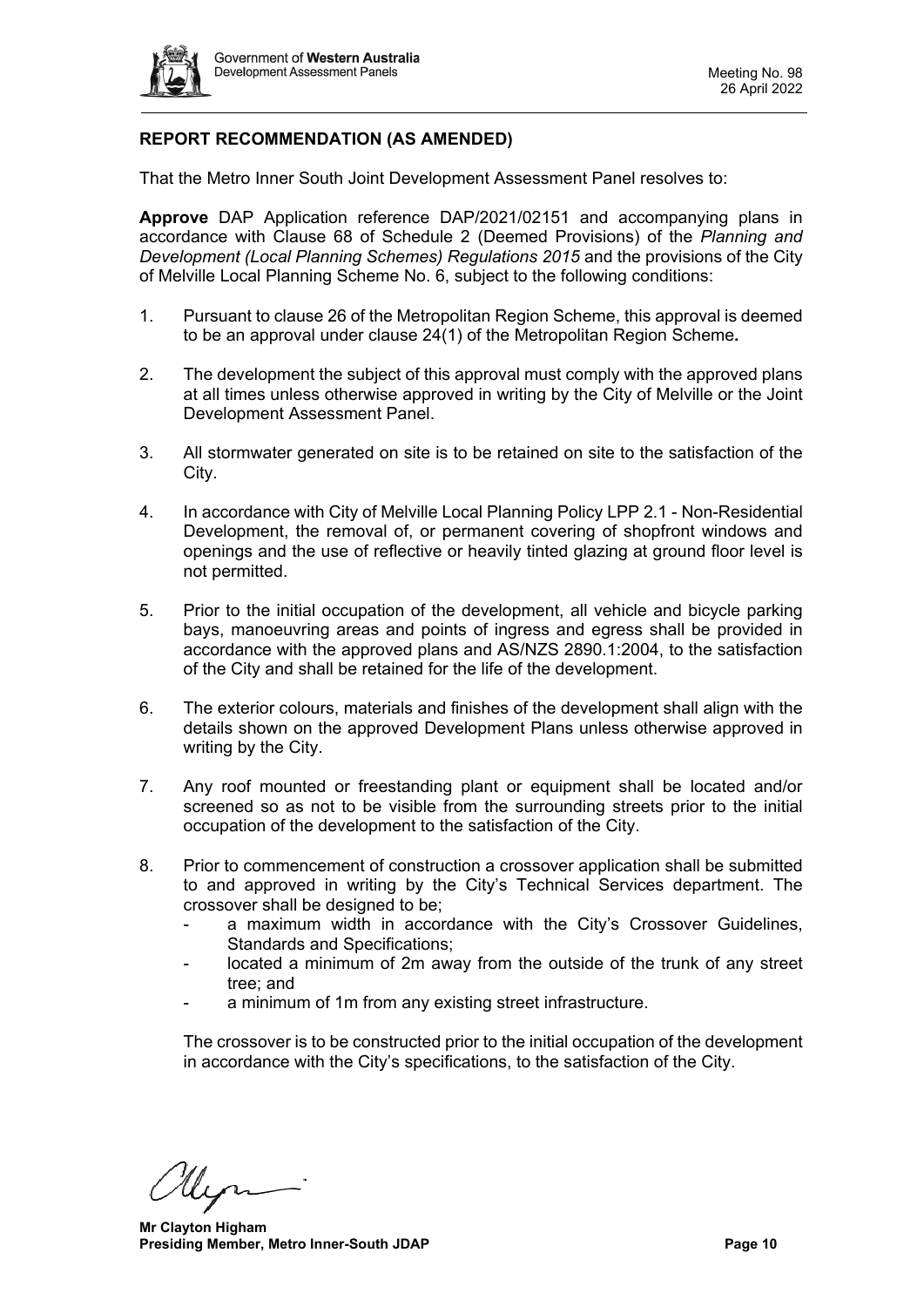

- 9. Where a driveway meets the street, walls or fencing within sight line areas are to meet the requirements contained under clause 8.7 of Local Planning Policy *LPP2.1 Non-Residential Development*, to the satisfaction of the City.
- 10. A Construction Management Plan is to be prepared by the applicant and submitted to the City for approval at least 30 days prior to lodging a Building Application. The Construction Management Plan shall detail how the construction of the development will be managed including the following:
	- public safety and site security;
	- hours of operation:
	- noise and vibration controls;
	- air and dust management;
	- stormwater, groundwater and sediment control;
	- waste and material disposal:
	- Traffic Management Plans prepared by an accredited personnel for the various phases of the construction, including any proposed road closures;
	- the parking arrangements for employees, contractors and sub-contractors;
	- on-site delivery times and access arrangements;
	- the storage of materials and equipment on site (no storage of materials on the verge will be permitted);
	- the contact details of the site supervisor and details of the complaints handling process to be put in place; and
	- any other matters likely to impact upon the surrounding properties or road reserve.

Once approved, the development is to be constructed in accordance with the Construction Management Plan to the satisfaction of the City. The approved Construction Management Plan may be made publicly available on the City of Melville website.

11. In accordance with Local Planning Policy LPP1.4 Provision of Art in Development Proposals, prior to the commencement of development, a public art proposal shall be submitted to and approved in writing by the City in consultation with the City's Public Art Panel. Once approved, the public art shall be installed prior to the initial occupation of the development and thereafter be maintained for the life of the development to the satisfaction of the City. In lieu of provision of art on site, a cash in lieu contribution may be made as per LPP 1.4.

**Mr Clayton Higham Presiding Member, Metro Inner-South JDAP Page 11 Page 11**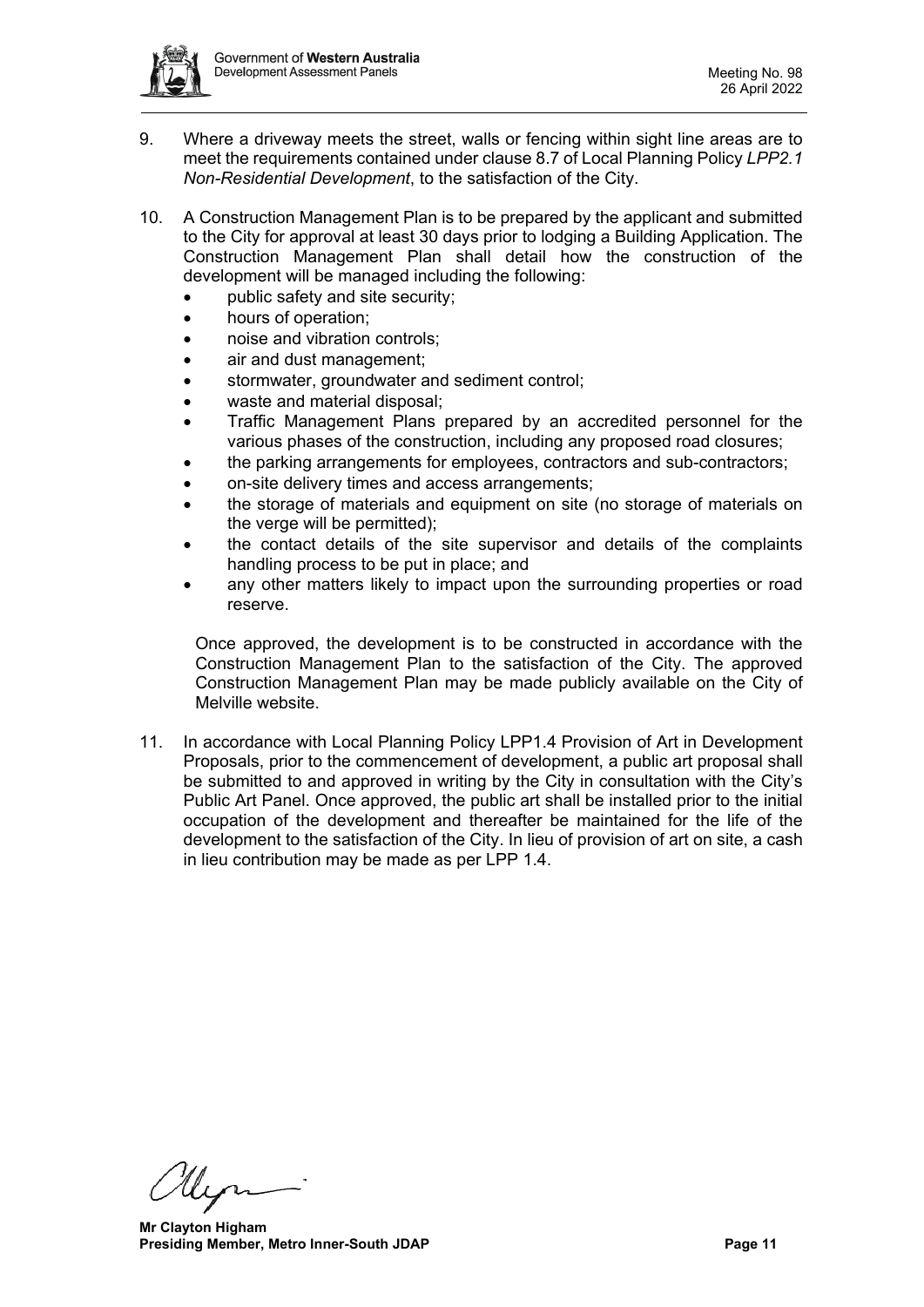

- 12. Prior to commencement of development, a detailed landscaping and reticulation plan for the subject site and the road verge(s) adjacent to the site shall be submitted to and approved in writing by the City. The landscaping plan is to include proposed details of (but is not limited to):
	- (a) The location, number and type of proposed trees and shrubs including planter size and planting density;
	- (b) Any lawns to be established;
	- (c) Any existing vegetation and/or landscaped areas to be retained; and
	- (d) Any verge treatments

The approved landscaping and reticulation plan shall be fully implemented within the first available planting season after the initial occupation of the development and maintained thereafter, to the satisfaction of the City.

- 13. The Waste Management Plan shall be in accordance with the approved Waste Management Plan dated December 2022 as per Local Planning Policy *LPP1.3 Waste and Recyclables Collection for Multiple Dwellings, Mixed Use Developments and Non-Residential Developments* and submitted in writing for the approval of the City. Once approved, the development is to be constructed and operated in accordance with the Waste Management Plan, to the satisfaction of the City.
- 14. Lighting is to be provided to all car parking areas in accordance with Australian Standard AS 1158.3.1 (Cat. P). All external lighting to be hooded and oriented to minimise light spill.
- 15. Access of service vehicles to the property including deliveries and the operation of forklifts shall not occur before 7:00am or after 7:00pm Monday to Saturday and shall not occur at all on Sundays and Public Holidays.
- 16. The development is to be constructed and operated in accordance with the Traffic Impact Statement and Travel Plan, to the satisfaction of the City.
- 17. Within six months from the date of this approval, Lots 8, 9 and 507 (No. 32) Ardross Street, Applecross shall be amalgamated and a new Certificate of Title obtained for the amalgamated lots.

**Mr Clayton Higham Presiding Member, Metro Inner-South JDAP Page 12 Page 12**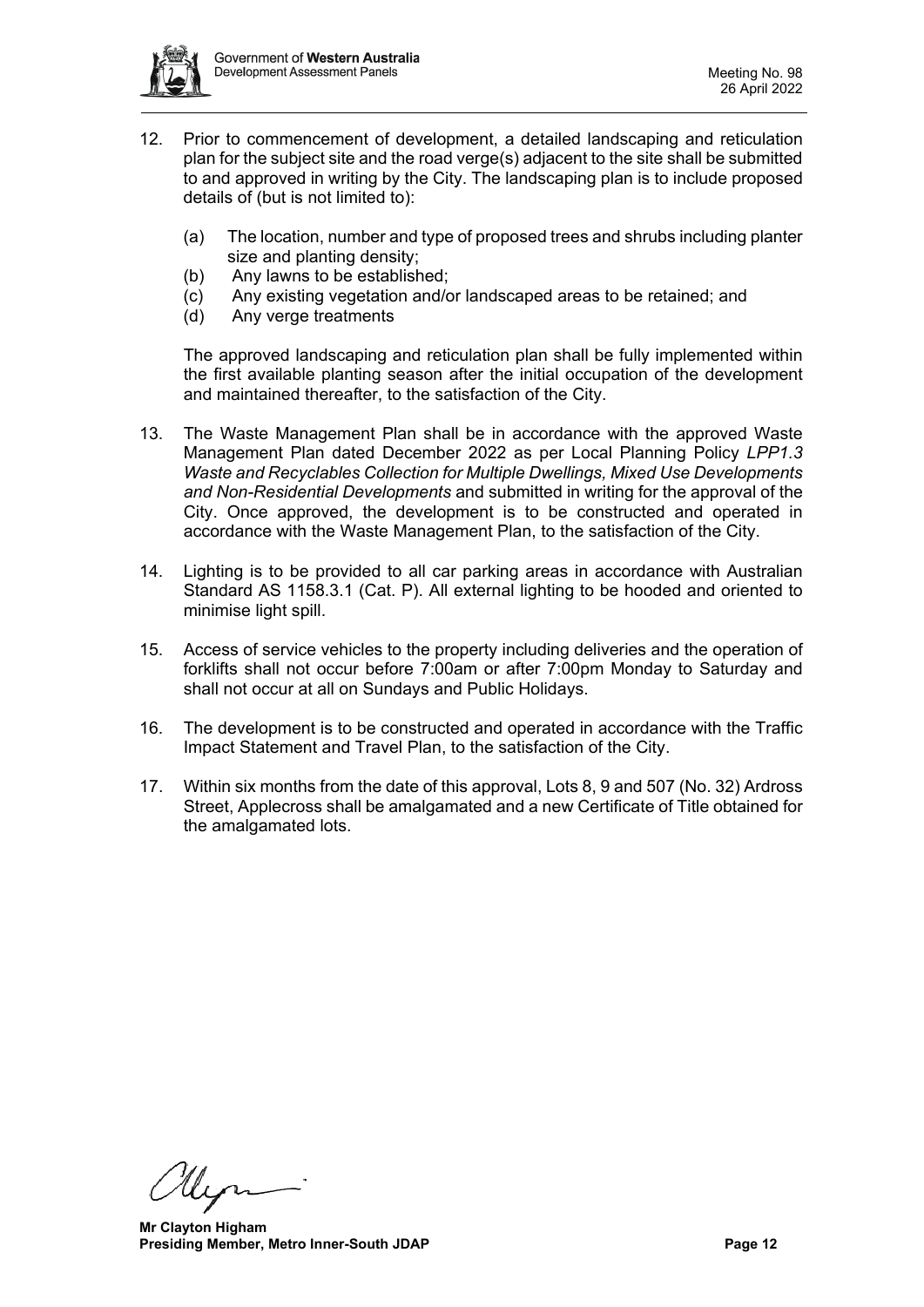

# **Advice Notes**

- 1. The waste enclosure is to be constructed to satisfy the following requirements:
	- (a) Provided with a tap and connected to an adequate supply of water. The tap is to be located in a position so that it will not be susceptible to being damaged by the bins being removed for collection.
	- (b) Constructed of brick, concrete, corrugated compressed fibre cement sheet or other material of suitable thickness;
	- (c) Having walls not less than 1.8 metres in height and having an access point of not less than 1 metre in width for resident/tenants to access the area and fitted with a self-closing gate;
	- (d) Access point for collection is to be of suitable size for the size of the bins used and the collection method proposed.
	- (e) Containing a smooth and impervious floor of not less than 75 millimetres in thickness; and constructed of impervious concrete graded to a 100mm Industrial Waste provided with adequate and appropriate drainage to sewer. This pertains to commercial properties where approval is required from the Water Corporation for discharge of liquid waste.
- 2. This development constitutes a "Food Business" as per Section 107 of the Food Act 2008 and therefore is to comply with the provisions of the Food Regulations 2009 and the Food Safety Standards. For further information please contact the City's Health Services.
- 3. Prior to the commencement of the Food Business an Application to Register/Notification of a Food Business is to be submitted with plans and specifications of the "Food Business" including details of all fixtures, fittings, appliances and finishes must be submitted to the City of Melville Health Section for approval. The provisions contained in Australian Standard 4674 - Design, Construction and Fitout of Food Premises may be used to determine whether the construction complies with the requirements of Standard 3.2.3 of the Food Safety Standards – "Food Premises and Equipment".
- 4. In regards to the proposed food premises, prior to the commencement of any works, an application is to be lodged to the Water Corporation for the construction of a grease arrestor or similar device. Please contact the Water Corporation, Industrial Waste Section regarding this requirement on 13 13 95.

Prior to the commencement of the Business, an application is to be lodged to the Water Corporation for an industrial waste permit. Please contact the Water Corporation, Industrial Waste Section regarding this requirement on 13 13 95.

- 5. In regards to Condition 4, the exit to Stack Lane shall include a "No Entry" sign.
- 6. Where monitoring of the car and bicycle parking on site identifies a requirement to provide additional facilities such as bicycle parking is required, the applicant is encouraged to liaise with the City to ensure the appropriate approvals are obtained.
- 7. An alfresco dining permit must be obtained from the City.

**Mr Clayton Higham Presiding Member, Metro Inner-South JDAP Page 13 Page 13**